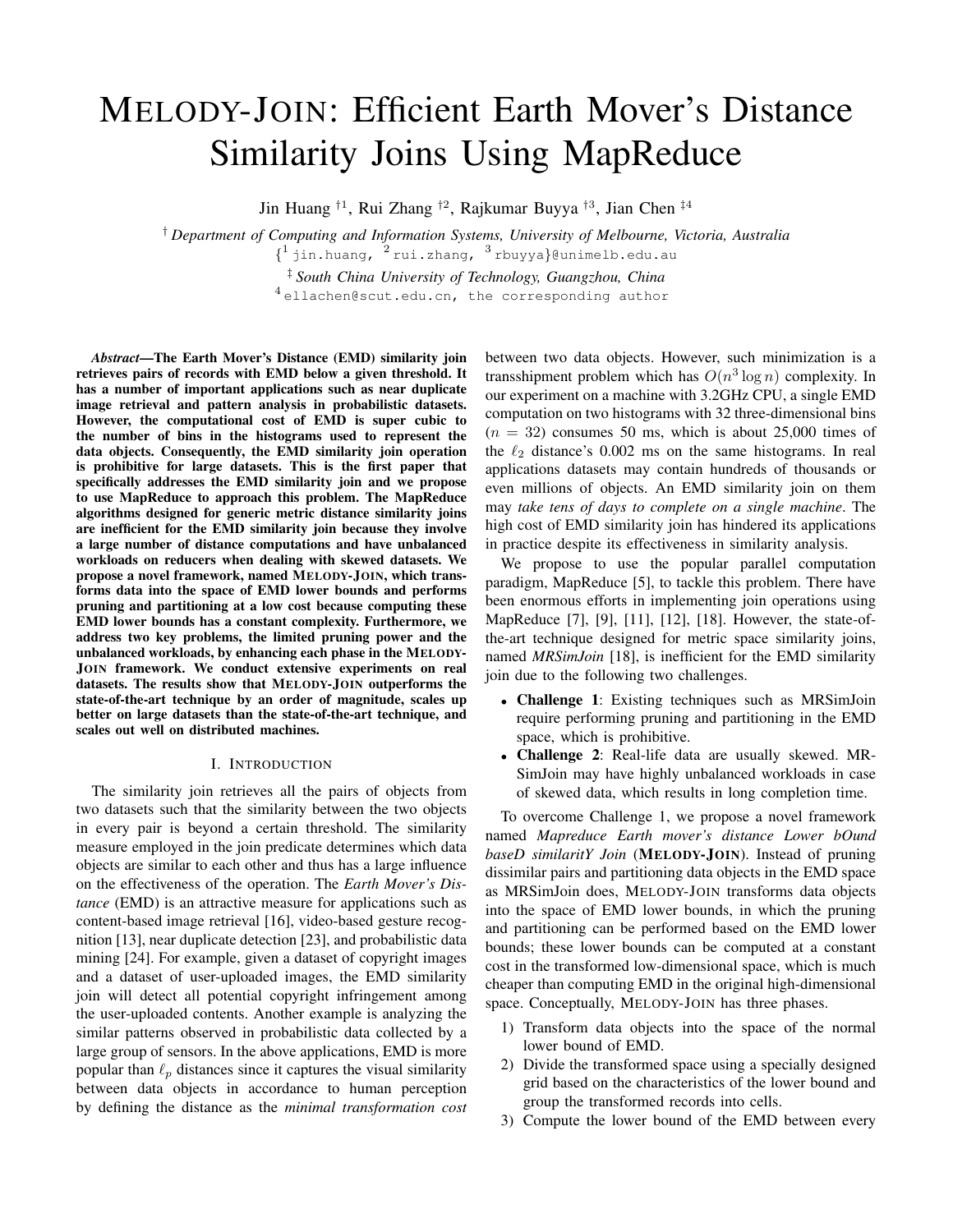record and every cell; any  $\langle record, cell \rangle$  pair that has a lower bound of EMD greater than the threshold is pruned. The remaining  $\langle record, cell \rangle$  pairs will be partitioned and go through further refinement steps.

To enhance the pruning power of MELODY-JOIN, we employ multiple lower bounds of EMD at the same time. Using multiple lower bounds, data objects are transformed to multiple lower bound spaces and are grouped by composite cells formed by the cells from *multiple* spaces instead of the cells in *one* space. Additionally, many types of EMD lower bounds can be easily plugged into the framework thanks to the generality of MELODY-JOIN.

To overcome Challenge 2, we propose to use a quantile based grid technique and a cardinality based grouping technique to balanced the workloads of the refinement steps in the third phase of MELODY-JOIN. The quantile grid divides the transformed space according to the distribution of transformed records, so that each cell contains a similar number of records. The cardinality based grouping technique makes use of the number of records contained in each cell, which is obtained as a byproduct of the second phase, to partition composite cells into groups such that all groups have balanced workloads.

To summarize, our contributions in this paper are as follows.

- 1) This is the first paper that specifically addresses the EMD similarity join and we propose to use MapReduce to approach this problem. This is also one of the rare studies that employs the MapReduce paradigm to tackle a *computation-intensive* problem.
- 2) We propose a novel framework named MELODY-JOIN, which prunes dissimilar pairs and partitions data in the space of EMD lower bounds to avoid any EMD computations during the pruning and partitioning process.
- 3) We employ multiple lower bounds of EMD at the same time to enhance the pruning power of MELODY-JOIN. We address the unbalanced workloads problem by enhancing MELODY-JOIN with the quantile based grid and the cardinality based grouping techniques.
- 4) We conduct extensive experiments on large real datasets and confirm the effectiveness and efficiency of MELODY-JOIN. The improvement of MELODY-JOIN over the state-of-the-art technique is typically an order of magnitude and the improvement increases when dataset size becomes larger. The results also show that MELODY-JOIN scales out well.

The remainder of the paper is organized as follows. Section II presents the preliminaries. Section III describes the MELODY-JOIN framework and Section IV elaborates the enhancement of the framework. Section V discusses related studies. Section VI shows the empirical results and Section VII concludes the paper.

#### II. PRELIMINARIES

We first present problem formulation and then briefly describe techniques that MELODY-JOIN is built on. Table I lists the frequently used symbols and their meanings.

TABLE I FREQUENTLY USED SYMBOLS

| Symbol                      | <b>Meanings</b>                                                                                                      |  |  |  |  |  |
|-----------------------------|----------------------------------------------------------------------------------------------------------------------|--|--|--|--|--|
| H                           | A set of histograms                                                                                                  |  |  |  |  |  |
| $\boldsymbol{h}$            | A histogram                                                                                                          |  |  |  |  |  |
| $\boldsymbol{n}$            | The number of bins in a histogram                                                                                    |  |  |  |  |  |
| $\vec{l_i}$                 | The location vector of the $i^{th}$ ( $1 \leq i \leq n$ ) bin in a histogram                                         |  |  |  |  |  |
| $w_i$                       | The weight of $i^{th}$ ( $1 \leq i \leq n$ ) bin in a histogram                                                      |  |  |  |  |  |
| $\overline{L}$              | The bin location vectors $\{\vec{l_i}   1 \leq i \leq n\}$ of a histogram                                            |  |  |  |  |  |
| $\overline{L^{\hat{v}}}$    | The projected bin location values $\{\vec{l_i} \cdot \hat{v}   1 \leq i \leq n\}$                                    |  |  |  |  |  |
| $W_h$                       | The weights $\{w_i   1 \leq i \leq n\}$ of a histogram h                                                             |  |  |  |  |  |
| $\epsilon$                  | The EMD threshold of the similarity join                                                                             |  |  |  |  |  |
| $\boldsymbol{p}$            | The number of random project vectors                                                                                 |  |  |  |  |  |
| $\hat{v_j}$                 | The $j^{th}$ ( $1 \le j \le p$ ) random unit projection vector                                                       |  |  |  |  |  |
|                             | The mean and standard deviation of the normal $\mathcal{N}(\mu, \sigma^2)$                                           |  |  |  |  |  |
| $\frac{\mu, \sigma}{C_h^j}$ | The approximation error values of the normal CDF has                                                                 |  |  |  |  |  |
|                             | on the histogram CDF of $j^{th}$ projected histogram                                                                 |  |  |  |  |  |
| $\frac{(m,b)}{z^2}$         | The Hough transformed normal, $m = \frac{1}{\sigma}$ , $b = \frac{-\mu}{\sigma}$                                     |  |  |  |  |  |
|                             | The number of cells in the grid                                                                                      |  |  |  |  |  |
| $-t_{min}$ ,                | The slopes of lines that divide the space into grid cells,                                                           |  |  |  |  |  |
| $-t_{max}$                  | $t_{min} = \min_{1 \leq i \leq n} \vec{l_i} \cdot \hat{v}, t_{max} = \max_{1 \leq i \leq n} \vec{l_i} \cdot \hat{v}$ |  |  |  |  |  |
| $g_h^j$                     | The cell that $h$ belongs to in the $jth$ Hough transformed space                                                    |  |  |  |  |  |
| $G_h$                       | The composite cell key $\{g_h^j   1 \le j \le p\}$ of h in p spaces                                                  |  |  |  |  |  |
| m',b'                       | The projected segments of $(m, b)$ on two reference lines                                                            |  |  |  |  |  |
| $Q_m, Q_b$                  | The quantile values $\{q_k 0 \leq k \leq z\}$ of all m' or b'                                                        |  |  |  |  |  |
| $\Pi, \pi$                  | The dual feasible solution and its key                                                                               |  |  |  |  |  |
| $\lambda_{\Pi}, \rho_{\Pi}$ | The two hashed values of histogram, obtained through a $\Pi$                                                         |  |  |  |  |  |
| $e_G$                       | The group key for a composite cell key $G$                                                                           |  |  |  |  |  |

#### *A. Earth Mover's Distance and Problem Definition*

In our problem, data objects are represented as histograms and in the remainder of the paper *we refer to the histogram of a data object simply as a histogram*. A histogram h is represented as  $n$  bins. Each bin consists of a location which is a multi- dimensional vector  $\vec{l}_i$  and a weight which is a nonnegative value  $w_i$ . The EMD between a pair of histograms is the *minimum cost* of transforming one histogram to the other histogram, where the cost is defined as the amount of weight moved times the *ground distance* between bins that the weight is moved [14]. We follow the literature [15], [22], [24] and focus on EMD with  $\ell_2$  ground distance in this paper. In many image-related applications, features (bins) are collected locally corresponding to a region in the image. Hence, the  $\ell_2$  distance between bin locations naturally captures the distance between the regions. Formally, we have

$$
EMD(h_{\alpha}, h_{\beta}) = \min \sum_{i}^{n} \sum_{j}^{n} f_{i,j} d_{i,j}
$$
  
s.t.  $\forall i : \sum_{j} f_{i,j} = w_i; \ \forall j : \sum_{i} f_{i,j} = w_j; \ \forall i, j : f_{i,j} \ge 0,$ 

where  $d_{i,j}$  is the ground distance between  $i^{th}$  and  $j^{th}$  bins, i.e.,  $d_{i,j} = d_{\ell_2}(\vec{l}_i, \vec{l}_j)$ . EMD is a special case of the Kantorovich-Rubinstein transshipment problem, which can be solved by the transportation simplex method with an average-case time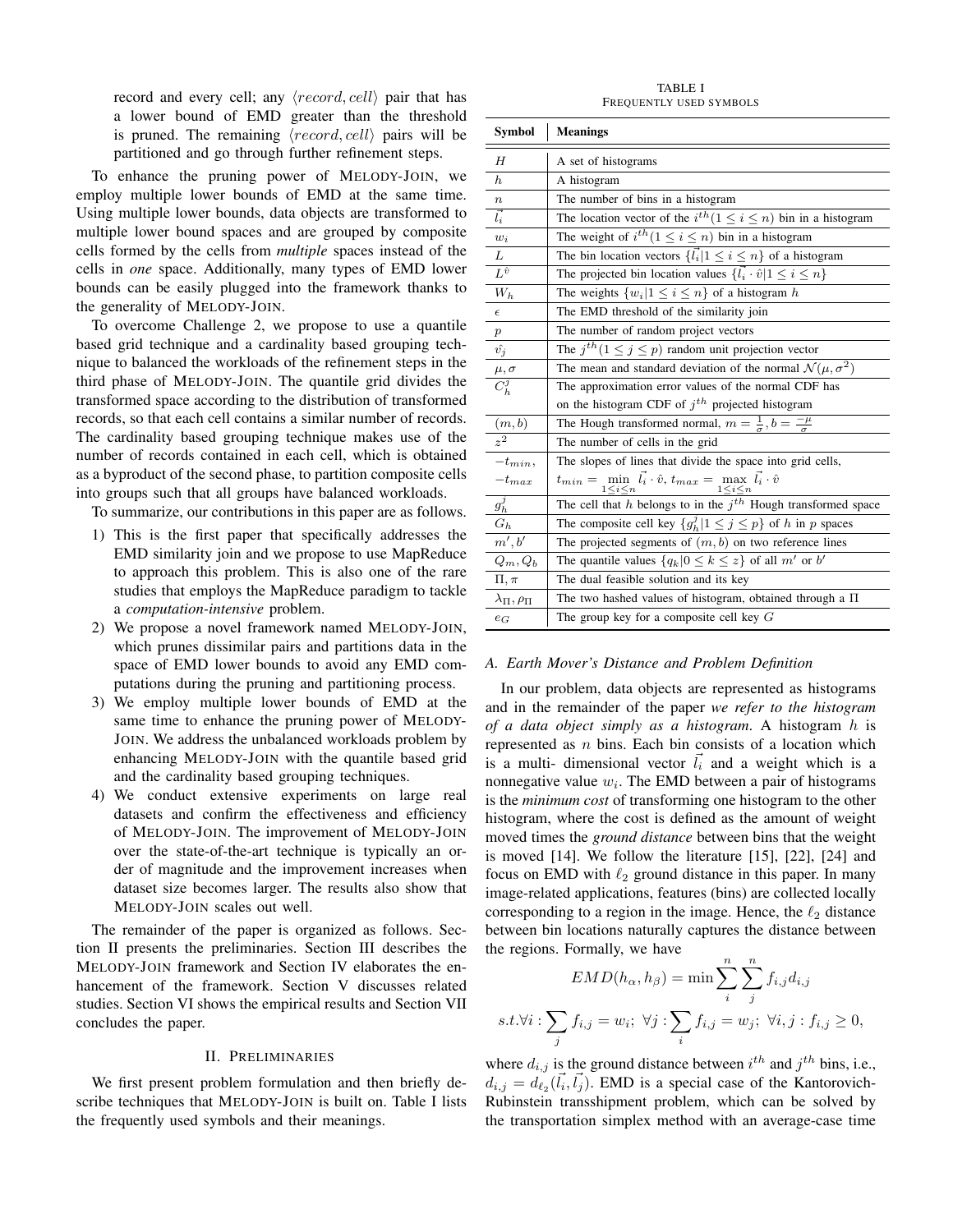



(a) a 2D histogram  $h$  with  $L =$  $\{(0,0), (0,1), (0,2), (1,1), (2,1)\}\$ and  $W = \{2.5, 3, 1, 4.5, 1\}$ 

(b) *normalized* projected histogram  $L^{\hat{v}} = \{-1.2, 0, 0.2, 0.8, 0.6\}$  and  $W =$ {0.083, 0.208, 0.375, 0.25, 0.083}

Fig. 1. Projecting a two-dimensional histograms to an one-dimensional histogram with a unit vector  $\hat{v} = \{0.6, -0.8\}$ , and then use a normal CDF  $\Phi(\mu, \sigma^2)$  to approximate the histogram CDF

complexity of  $O(n^3 \log n)$ .

The EMD similarity join retrieves all the pairs consisting of one histogram from each of the two histogram sets  $H_R$  and  $H<sub>S</sub>$  such that the two histograms in the retrieved pair has an EMD not larger than a given threshold  $\epsilon$ . Formally,

Definition 1. *EMD Similarity Join Given two histogram datasets*  $H_R$  *and*  $H_S$  *and an EMD threshold*  $\epsilon$ *, the join returns*  $\{(h_R, h_S)|EMD(h_R, h_S) \leq \epsilon, h_R \in H_R, h_S \in H_S\}.$ 

The EMD similarity join has an  $O(|H_R||H_S|n^3 \log n)$  cost, where  $|H_R|$  and  $|H_S|$  are the cardinality of the sets  $H_R$  and  $H<sub>S</sub>$ , respectively. This is a very expensive operation even on datasets of a few hundred thousand data objects as described in the introduction.

# *B. Normal Lower Bounds of EMD*

Lower bounds of EMD are useful for similarity joins since any pairs with a lower bound larger than  $\epsilon$  can be discarded. Many lower bounds of EMD have been studied and are discussed in Section V-A. Below we describe the normal lower bound of EMD (*normal LB*) [15], which we employ to prune dissimilar pairs and partition data in MELODY-JOIN.

The normal LB between a histogram and a group of histograms is obtained by the following steps.

- 1) *Projecting the original histograms to one-dimensional histograms*. Fig. 1 shows an example where a unit vector is used to project a two-dimensional histogram to an one-dimensional histogram.
- 2) *Constructing Cumulative Distribution Functions (CDF) for the one-dimensional histograms*. In the example shown in Fig. 1b, the shaded histogram is the projected one-dimensional histogram and the white histogram is its corresponding CDF.
- 3) *Approximating the histogram CDF with the CDF of a normal distribution*. This is done by computing  $\mu$  and  $\sigma$ for the histogram CDF and compute the approximation error values, denoted by C, of the normal CDF, denoted by  $\Phi(\mu, \sigma^2)$ . In Fig. 1b, in different intervals the normal CDF either overestimates or underestimates the histogram CDF. Hence, here  $C$  is a set of values computed for predefined intervals in the range  $[t_{min}, t_{max}]$ , where  $\tau_{min} = min(\vec{l} \cdot \hat{v})$  and  $t_{max} = max(\vec{l} \cdot \hat{v})$ .
- 4) *Transforming normal CDF to Hough normal space*. For normal CDF  $\Phi(\mu, \sigma^2)$ , we transform it to a record





Fig. 2. Domination relationships in the transformed Hough space;  $h'_2$  is the projection of  $h_2$  along a line with slope of  $-t_{max}$  to the edge of g

 $(m, b)$ , where  $m = \frac{1}{\sigma}$  and  $b = \frac{-\mu}{\sigma}$ . *Each transformed record in the Hough normal space therefore corresponds to one histogram in the original space*.

5) *Grouping transformed records into diamond-shape region and computing the normal LB*. The transformed records are grouped to a diamond-shape region using lines with slopes of  $-t_{min}$  and  $-t_{max}$ . For a record h and a region  $g$ , let  $h'$  denote the the projection of  $h$  on its nearest edge of  $q, t$  denote the intersection between  $\Phi_a$  and  $\Phi_b$ , we have

$$
EMD(h, h_g \in g) \ge LB_{normal}(h, g)
$$
  
\n
$$
= \begin{cases}\nN(h, g_N) + E(h, g_N) & \text{if } h \text{ dominates } g, \\
F(h, h', \arg \min_{g = \{g_N, g_S\}} d_{\ell_2}(g, h)) & \text{if } h \text{ partially dominates } g, \\
\min(F(h, g_R, g_N), F(h, g_R, g_S)) & \text{if } h \text{ has no domination relationship with } g, \\
N(h, g_S) + E(h, g_S) & \text{if } h \text{ is dominated by } g,\n\end{cases}
$$

where,  
\n
$$
F(a, b, c) = \frac{1}{2}(N(a, c) + N(b, a) - N(b, c)) + E(a, c),
$$
\n
$$
N(a, b) = \begin{cases}\n|\int_{t_{min}}^{t} \Phi_a - \int_{t_{min}}^{t} \Phi_b| + |\int_{t}^{t_{max}} \Phi_a - \int_{t}^{t_{max}} \Phi_b| \\
\text{if } t_{min} \le t \le t_{max} \\
|\int_{t_{min}}^{t_{max}} \Phi_a - \int_{t_{min}}^{t_{max}} \Phi_b| \\
\text{if } t_{min} > t \text{ or } t > t_{max},\n\end{cases}
$$
\n
$$
E(a, b) = \begin{cases}\nC_a[t] - C_b[t] & \text{if } \Phi_b \text{ dominates } \Phi_a, \\
\text{if } t_{min} > t \text{ or } t > t_{max},\n\end{cases}
$$

$$
E(a,b) = \begin{cases} C_{a}[c] & \text{if } a \neq b \text{ commutes } a, \\ C_{b}[t] - C_{a}[t] & \text{if } \Phi_{a} \text{ dominates } \Phi_{b}, \end{cases}
$$
  

$$
g_R = \underset{g = \{gw, g_E\}}{\text{arg min }} d_{\ell_2}(g, h),
$$

where  $g_N$ ,  $g_W$ ,  $g_S$ , and  $g_E$  represent the northern, western, southern, and eastern vertex of  $g$ , respectively. The dominance relationship between  $h$  and  $g$  is determined by the stochastic dominance between their corresponding normal CDF. There are four possible relationships. Fig. 2 shows an example, where  $h_1$  dominates g,  $h_2$ partially dominates  $g$ ,  $h_3$  has no dominance relationship with g, and  $h_4$  is dominated by g.

This normal LB can be computed at an  $O(1)$  cost since 1) two normal CDF with different  $\sigma$  only have one intersection; 2) there is a closed-form formula on integrating normal CDF, i.e.,  $\int_{x_1}^{x_2} \Phi(\mu, \sigma^2) = \sigma(x_2 \Phi_{std}(x_2) + \phi_{std}(x_2) - x_1 \Phi_{std}(x_1) -$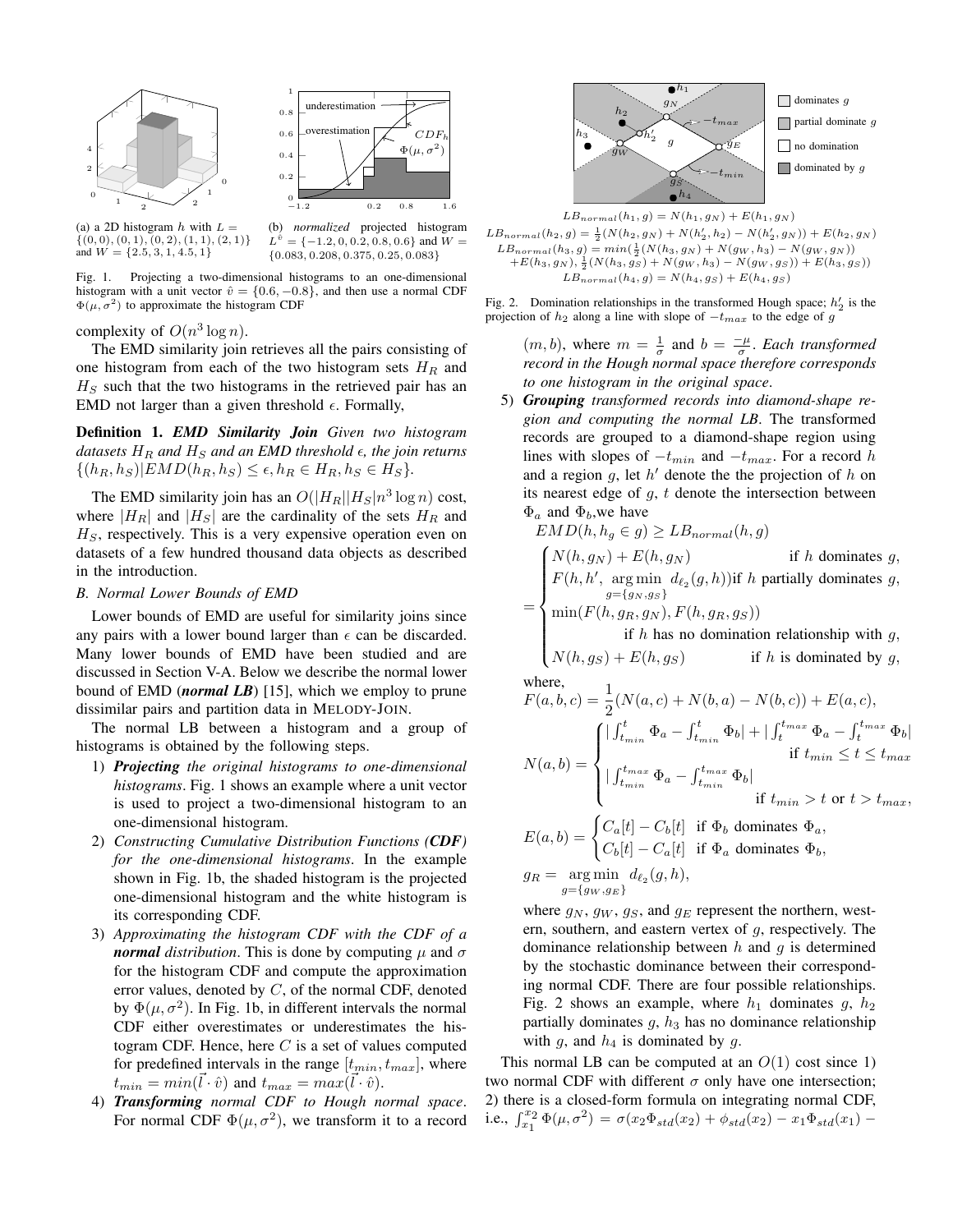$\phi_{std}(x_1)$ , where  $\Phi_{std}$  and  $\phi_{std}$  are the CDF and density function of the standard normal distribution  $\mathcal{N}(0, 1)$ , respectively.

Besides using the normal LB to transform data objects into the EMD lower bound space, we also use another type of EMD lower bound, the dual lower bound (*dual LB*) to show how multiple lower bounds can be plugged into MELODY-JOIN. Dual LB [24] is computed via *feasible solutions* to the dual form problem of the optimization in EMD. A feasible solution, denoted by Π, is a set of variables satisfying the constraints of the dual form problem, with a *solution key*, denoted by  $\pi$ , computed by aggregating these variables. The feasible solution can be computed by sampling the histograms. Each feasible solution can transform a histogram to two one-dimensional values  $\lambda$  and  $\rho$ , denoted as *dual keys*. Given two histograms h and h', two lower bounds can be computed as  $(\lambda_h + \rho_{h'})$ and  $(\lambda_h - \lambda_{h'} + \pi)$ , respectively.

# *C. The MapReduce Paradigm*

The MapReduce paradigm [5] is designed to simplify parallel programming on a cluster of commodity machines. It involves a map and a reduce function. The map and reduce functions are executed independently on the machines referred to as the mappers and the reducers, respectively. Briefly, the mappers first parse and process the input key-value pairs  $\langle K_1|V_1\rangle$  that are read from a distributed file system, then distribute intermediate pairs  $\langle K_2|V_2\rangle$  to reducers. MapReduce guarantees that intermediate pairs  $\langle K_2|V_2\rangle$  with the same key value  $K_2$  are processed by the same reducer. The reducers compute aggregate values based on  $\langle K_2|V_2\rangle$  they receive and write these aggregate values back to the distributed file system. A map-reduce procedure corresponds to a *MapReduce job*.

# III. THE MELODY-JOIN FRAMEWORK

MELODY-JOIN employs the normal LB to transform data objects into the Hough normal space, divides the space into a grid, collects statistics on grouped records in the cells, and then conducts pruning, partitioning, and refining. We avoid pruning and partitioning in the EMD space because the original histograms are likely to have a large number of bins; the super cubic cost of computing EMD on these high-dimensional histograms will outweigh the benefits gained from pruning. We choose normal LB to transform data objects because it provides 1) an efficient way to compute the lower bound between a histogram and a group of histograms, and 2) good geometric properties for partitioning the dataset.

MELODY-JOIN involves three MapReduce jobs corresponding to the three phases described in the introduction. The first two jobs are *lightweight since they only perform linear cost operations* on the datasets. It is a common practice to employing multiple lightweight jobs to achieve high overall efficiency. Fig 3a illustrates the three jobs in MELODY-JOIN. Specifically, the three jobs are as follows.

1) *Job 1: Obtaining the domain of transformed space*. The mappers of this job transform the histograms into a Hough normal space where each histogram is represented by a two-dimensional record  $(m, b)$ . A single



proposed framework shaded area is the domain



reducer in this job obtains the space domain by aggregating the maximum and minimum values of  $m$  and  $b$ . The space then is conceptually divided into grid cells.

- 2) *Job 2: Computing the approximation errors for cells*. The mappers compute the approximation error values of the normal CDF and the reducers aggregate the maximum and minimum approximation errors values for each cell. These aggregated errors are used for computing the normal LB between a record and a cell.
- 3) *Job 3: Pruning, partitioning, and refining records*. The mappers prune every record against every cell and distribute it to reducers accordingly. The pruning is done by comparing  $\epsilon$  with the normal LB and discarding the  $\langle record, cell \rangle$  pairs with normal LB greater than  $\epsilon$ . The distribution ensures that the remaining  $\langle record, cell \rangle$ pairs with the same cell are refined on the same reducers, i.e., using the cell id as the key of the intermediate pairs. The reducers in this job further refine received pairs using a chain of lower bounds, and compute EMD if necessary to obtain the results.

MELODY-JOIN directly supports two-way joins. In this case we build two separate grids for the objects in the two datasets and conduct pruning and partitioning on one dataset using the grid built for the other dataset. Below, we describe the details of MELODY-JOIN using a self join on a set of histogram H as an example.

# *A. Job 1: Obtaining the Domain of the Transformed Space*

This job is designed for obtaining the domain of the transformed Hough normal space. On the mappers, the normal LB technique is applied to histograms to transform each of them to a two-dimensional record. One reducer aggregates the maximum and minimum values of each dimension, serving as the domain. The job is lightweight since the transformation is of linear cost and there is only a small portion of data distributed from mappers to reducers.

Since the location of bins are shared by all the histograms, we leverage the *DistributedCache* capability provided by Hadoop (the popular open-source implementation of MapReduce) to store the the projected bin locations  $L^{\hat{v}} = {\{\vec{i}_i \cdot \hat{v} | 1 \leq \}$  $i \leq n$ . *DistributedCache* makes its stored content (in this case the projected bin locations) available to all mappers and reducers in the later jobs.

Algorithm 1 lists the detailed steps in this job. On mappers, the transformation from multi-dimensional histograms to two-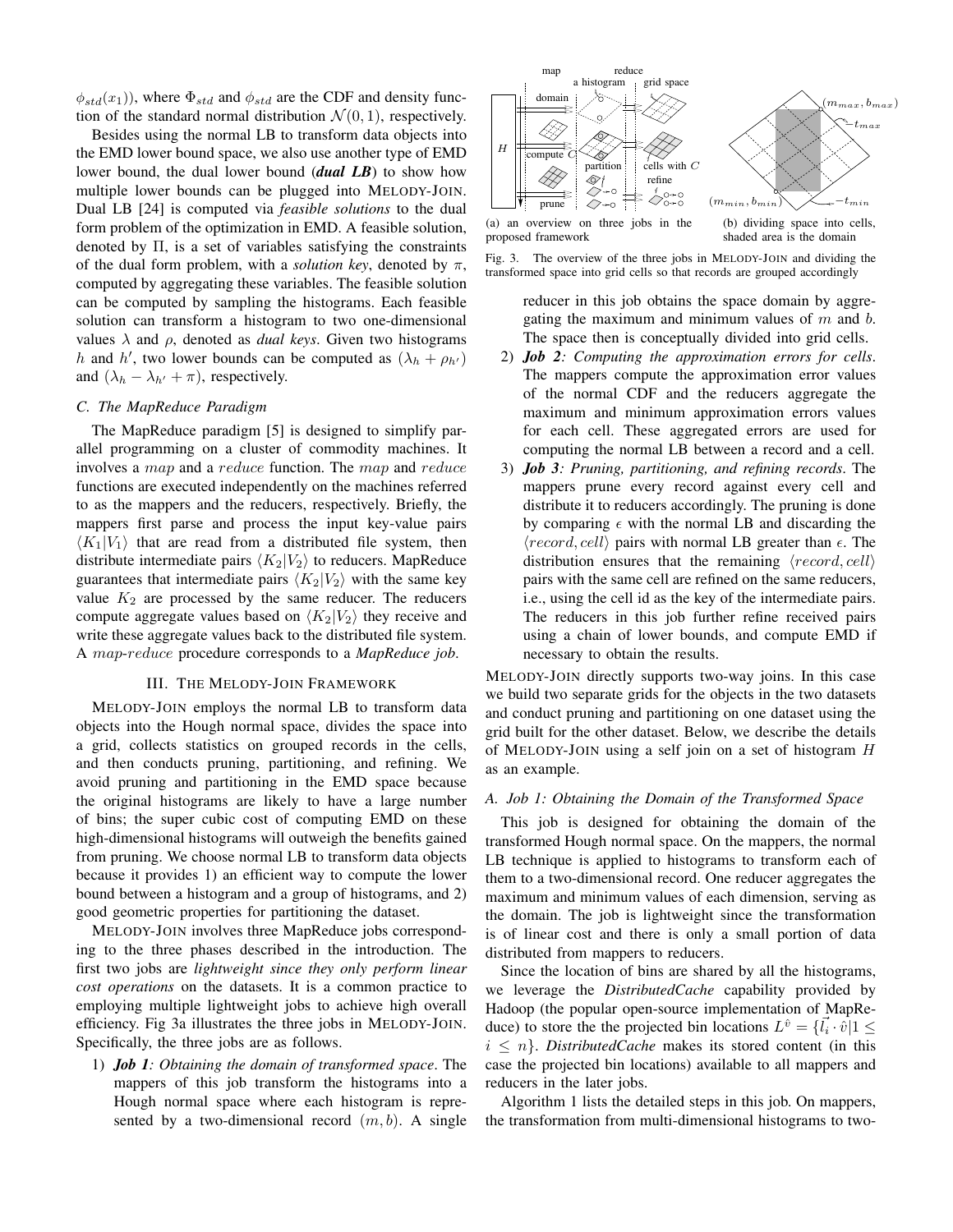| <b>Algorithm 1:</b> Job 1 Obtaining Domain |                                                                                                                                                                                                                                                                                      |  |  |  |  |  |
|--------------------------------------------|--------------------------------------------------------------------------------------------------------------------------------------------------------------------------------------------------------------------------------------------------------------------------------------|--|--|--|--|--|
|                                            | DistributedCache: $L^{\hat{v}}$                                                                                                                                                                                                                                                      |  |  |  |  |  |
|                                            | map                                                                                                                                                                                                                                                                                  |  |  |  |  |  |
|                                            | 2 foreach $h \in H$ do                                                                                                                                                                                                                                                               |  |  |  |  |  |
|                                            | $\left  \quad CDF_h \leftarrow W_h, L^{\hat{v}} \right $<br>// construct histogram CDF                                                                                                                                                                                               |  |  |  |  |  |
|                                            | // approximate with normal CDF                                                                                                                                                                                                                                                       |  |  |  |  |  |
|                                            | // transform in Hough space                                                                                                                                                                                                                                                          |  |  |  |  |  |
|                                            | $\begin{array}{c c} \mathbf{3} & CDF_h \leftarrow W_h, L^* \\ \mathbf{4} & \Phi(\mu, \sigma^2) \leftarrow CDF_h \\ \mathbf{5} & m \leftarrow \frac{1}{\sigma} \ , \ b \leftarrow \frac{-\mu}{\sigma} \\ \mathbf{6} & \textbf{output} \left< 0   (m, b) \right>^{\sigma} \end{array}$ |  |  |  |  |  |
|                                            | 7 reduce                                                                                                                                                                                                                                                                             |  |  |  |  |  |
|                                            | s foreach $(m, b)$ do                                                                                                                                                                                                                                                                |  |  |  |  |  |
|                                            | update $m_{min}$ , $m_{max}$ , $b_{min}$ , $b_{max}$ // aggregate domain                                                                                                                                                                                                             |  |  |  |  |  |
|                                            | 10 <b>output</b> $\langle 0   [m_{min}, m_{max}], [b_{min}, b_{max}] \rangle$                                                                                                                                                                                                        |  |  |  |  |  |

dimensional records is carried out in three steps. First, a histogram CDF of the projected one-dimensional histogram is constructed (line 3). Second, the normal CDF  $\Phi(\mu, \sigma^2)$  is used to approximate this histogram CDF (line 4). Third, the record  $(m, b)$  is computed as  $m = \frac{1}{\sigma}$  and  $b = \frac{-\mu}{\sigma}$  (line 5). All these steps can be done at a linear cost. Optionally, a *combine* function, which aggregates the local maximum and minimum values on mappers, can be employed so that less records are distributed from the mappers to the reducers.

After the domain is obtained, the space can be divided into  $z<sup>2</sup>$  grid cells. As described in Section II-B, lines with slopes of  $-t_{max}$  and  $-t_{min}$  are used to conduct the division. We denote the two lower boundary lines of the grid as the *reference lines*. In order to cover the space domain, the grid is a *minimum bounding quadrilateral* for the domain with edges of specific slopes. The straightforward division is to *evenly* divide each reference line into z segments, which gives  $z^2$  cells with the identical size. Fig. 3b shows an example where the shaded area is the domain and the space is divided into  $4^2$  cells.

# *B. Job 2: Computing the Approximation Errors for Cells*

To prune a record from a cell, we need to compute the normal LB between them, which requires the aggregated approximation error values of the cell. To obtain these values for all cells, we employ another MapReduce job. The reason for adding another job is that Job 1 requires *one* reducer for the aggregation. If error values are to be aggregated in Job 1, all of them are required to be distributed to this reducer, suggesting limited scalability. Moreover, since the mappers of Job 1 do not have the grid information, it is impossible to leverage the combine function to locally pre-aggregate error values on mappers. Aggregating them in a separate job means that a *combine* function and multiple (up to  $z^2$ ) reducers can be employed to achieve better scalability.

Algorithm 2 presents the detailed steps in this job. Specifically, for each histogram, the mappers in Job 2 compute the approximation error values  $C$  by comparing the histogram CDF with the normal CDF used for approximation (line 3 to line 5). As discussed in Section II-B, C is a set of error values computed for a set of predefined intervals. Following the conclusion in [15], we compute error values for five intervals  $[t_{min}, \frac{s}{5}(t_{max} - t_{min})]$ , where s is 1, 2, 3, 4, and 5. Given z, if an even grid division is employed, the domain provides adequate information for the mappers to determine

# Algorithm 2: Job 2 Computing Approximation Errors for Cells

DistributedCache:  $L^{\hat{v}}, [m_{min}, m_{max}], [b_{min}, b_{max}]$ 

```
1 map
2 foreach h \in H do
```

```
3 \mid CDF_h \leftarrow W_h, L^{\hat{v}}
```

```
4 \Phi(\mu, \sigma^2) \leftarrow CDF_h
```
5  $C_h \leftarrow (CDF_h - \int \Phi(\mu, \sigma^2))$  // compute error values

```
6 g_h \leftarrow (m, b), [m_{min}, m_{max}], [b_{min}, b_{max}] // find cell<br>7 output \langle g_h | C_h \rangleoutput \langle g_h|C_h\rangle
```

```
8 reduce
```

```
9 foreach g do
```

```
10 foreach \langle g|C \rangle do<br>11 j update C_g11 | | update C_q // aggregate min/max error values
```

```
12 output \langle g|C_q\rangle
```

|  |  |  |  |  |  | <b>Algorithm 3:</b> Job 3 Pruning, Partitioning, and Refining |
|--|--|--|--|--|--|---------------------------------------------------------------|
|--|--|--|--|--|--|---------------------------------------------------------------|

DistributedCache: L,  $L^{\hat{v}}$ ,  $[m_{min}, m_{max}]$ ,  $[b_{min}, b_{max}]$ ,  $\{C_g|\forall g\}$ <sup>1</sup> map 2 foreach  $h \in H$  do  $\overline{\textbf{3}}$   $\overline{\textbf{CDF}_h \leftarrow \textbf{W}_h, L^{\hat{v}}$ 4  $\Phi(\mu, \sigma^2) \leftarrow CDF_h$  $5 \quad C \leftarrow (\int \Phi(\mu, \sigma^2) - CDF_h)$ <sup>6</sup> foreach *g* do 7 if  $h \in g$  then  $\langle x \rangle$  prune against cell  $\star$ /<br>8 ight  $\langle g | h, W_h, in \rangle$   $\langle x \rangle$  native record  $\star$ /  $\left\lbrack \quad \text{output } \langle g | h , W_h , in \rangle \right.$ 9 else if  $LB_{normal}(h, g) \leq \epsilon$  then<br>10 else if  $UB_{normal}(h, W_h, out)$ **0utput**  $\langle g|h, W_h, out \rangle$  /\* guest record \*/ <sup>11</sup> reduce 12 foreach  $g$  do 13 **foreach**  $\langle g | h_\alpha, W_{h_\alpha}, in \rangle$  do 14 **foreach**  $\langle g|h_{\beta}, W_{h_{\beta}}, in \rangle$  do /\* self join  $*/$ 15 **if**  $h_{\alpha} \neq h_{\beta}$  and  $EMDJoin(h_{\alpha}, h_{\beta})$  then<br>16 **utput**  $\langle h_{\alpha}h_{\beta} \rangle$ | output  $\langle h_\alpha h_\beta \rangle$ 17 **foreach**  $\langle g|h_{\beta}, W_{h_{\beta}}, out \rangle$  **do**<br>**if**  $EMDJoin(h_{\alpha}, h_{\beta})$  **t**  $/*$  nested-loop  $*/$ 18 if  $EMDJoin(h_{\alpha}, h_{\beta})$  then<br>19 if  $LMDJoin(h_{\alpha}, h_{\beta})$ output  $\langle h_{\alpha}|h_{\beta}\rangle$ 

the containing cell for a record (line 6). A record is distributed to reducers using the id of its containing cell as the key. The reducers then aggregate the maximum and minimum values of (each value in)  $C$  for each cell (line 8 to line 11). The output maximum and minimum approximation error values for each cell are stored in DistributedCache for further use.

# *C. Job 3: Pruning, Partitioning, and Refining Records*

The mappers in this job prune records from cells and partition them based on the pruning results. The reducers further prune candidate pairs using a chain of lower bounds and compute EMD if necessary to refine the results.

The detailed steps are shown in Algorithm 3. On mappers, a histogram h is first transformed to  $(m_h, b_h)$  with its approximation error values  $C_h$  (line 3 to line 5). Then for each cell g and its aggregated error values  $C_q$ ,  $LB_{normal}(h, g)$  is computed (line 9) using the formula described in Section II-B (cell vertexes can be computed based on the domain and z). If this  $LB_{normal}(h, g)$  is smaller than or equal to  $\epsilon$ , h should be refined with records in  $q$  (line 10). Otherwise the record is pruned from g. Additionally, a record should be refined with records that lie in the same cell (line 7 to line 8). Hence,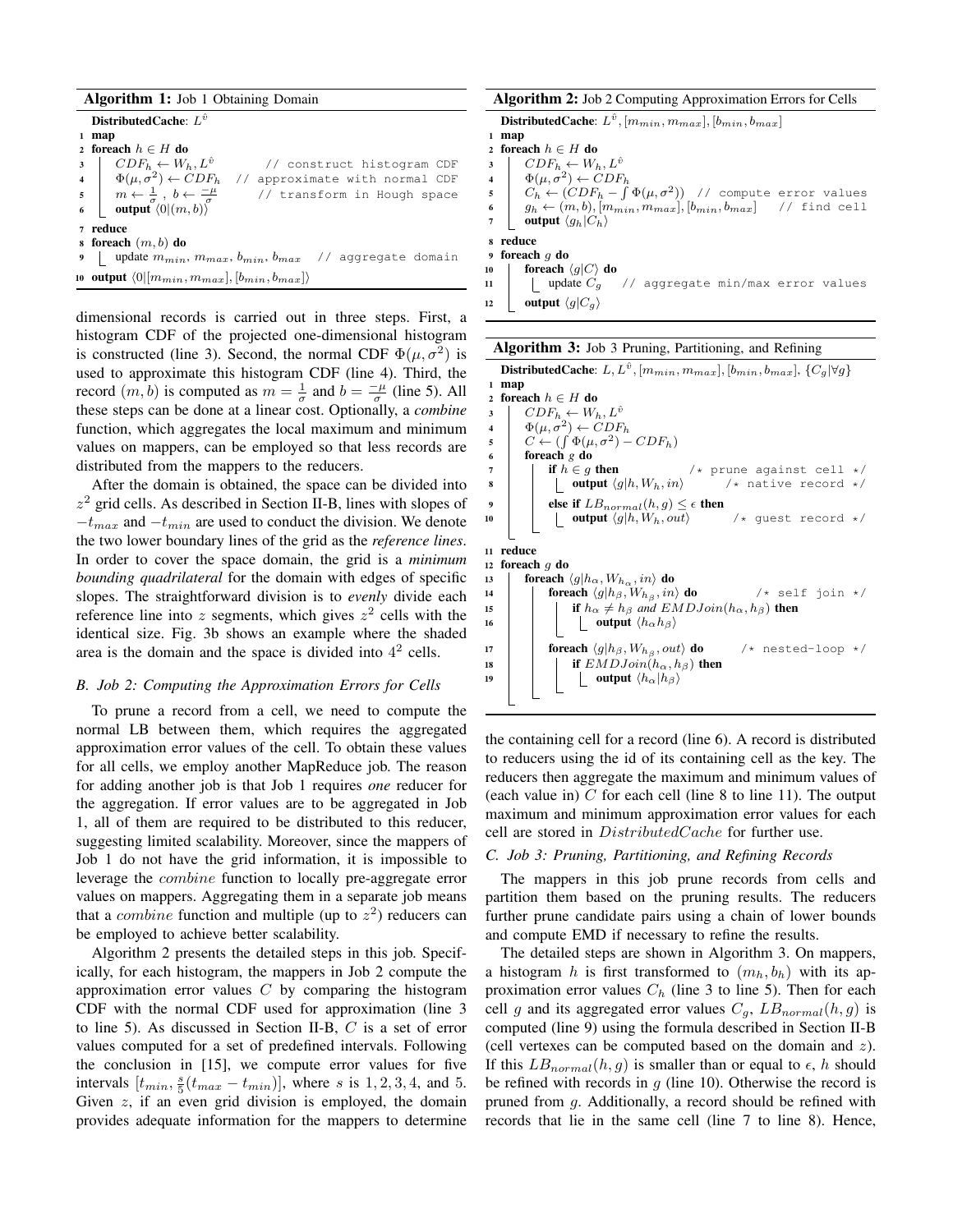

for each cell, there are two types of records: the *native* ones who lie in the cell and the *guest* ones who are not pruned from the cell using the lower bound. We use the flags in or out to denote whether a record is native for the cell. The straightforward way to distribute this refinement workload is to create one reduce task for one cell, i.e., using the cell id g as the key value of the intermediate pair. On reducers, a self join is performed on the native records (line 14 to line 16), while a nested-loop join is performed between the native records and the guest records (line 17 to line 19). As shown in Algorithm 4, a chain of EMD lower bounds including the projection lower bound  $LB_{proj}$ , the dual lower bound  $LB_{dual}$ , the dimensionality reduction lower bound  $LB_{redu}$ , and the independent minimization lower bound  $LB_{indm}$ , are computed to further filter dissimilar candidates. Details of these lower bounds are discussed in Section V-A.

# IV. ENHANCING PRUNING POWER AND ADDRESSING LOAD BALANCING

Two key performance issues in MELODY-JOIN are the limited pruning power of *a single* normal LB and the unbalanced workloads on reducers in Job 3. We propose to use the following techniques to address these two issues.

- Multiple lower bounds are employed at the same time. *Multiple projection vectors* are used to produce multiple Hough normal spaces, so that a histogram is pruned using multiple normal LB. Moreover, we use dual LB as an example to show that *multiple types of lower bounds* can be easily plugged into MELODY-JOIN.
- The quantile values in each dimension of the Hough normal space are used to divide the space into a quantile based grid (which we call *quantile grid*), such that the grid cells contain more balanced numbers of records.
- When multiple projections are used, the *composite* quantile grids may not be adequate for balancing the workloads. To produce balanced workloads for reduce tasks in Job 3, we propose to use a *cardinality based grouping* technique to partition composite cells *in groups* for reduce tasks to balance their workloads.

We elaborate the details of the above techniques as follows.

# *A. Multiple Projections and Multiple Lower Bounds*

There are two ways to integrate multiple lower bounds into pruning: to use multiple projection vectors so multiple normal LB are available, and to include different types of

| <b>Algorithm 5:</b> Job 1 with Quantile and Multiple Bounds                                                          |  |  |  |  |  |  |  |  |
|----------------------------------------------------------------------------------------------------------------------|--|--|--|--|--|--|--|--|
| DistributedCache: $\{L^{\hat{v_j}}   1 \leq j \leq p\}$                                                              |  |  |  |  |  |  |  |  |
| map<br>1                                                                                                             |  |  |  |  |  |  |  |  |
| foreach $h \in H$ do<br>$\mathbf{2}$                                                                                 |  |  |  |  |  |  |  |  |
| <b>for</b> $j \leftarrow 1$ to p do $\qquad \qquad$ /* multiple projections */<br>3                                  |  |  |  |  |  |  |  |  |
| $\frac{4}{5}$                                                                                                        |  |  |  |  |  |  |  |  |
| same to <b>map</b> in Algorithm 1 with $\hat{v}$ replaced by $\hat{v}_j$<br><b>output</b> $\langle j (m, b) \rangle$ |  |  |  |  |  |  |  |  |
| 6 reduce                                                                                                             |  |  |  |  |  |  |  |  |
| for $j \leftarrow 1$ to p do                                                                                         |  |  |  |  |  |  |  |  |
| foreach $\langle j (m, b)\rangle$ do<br>$/*$ each space $*/$<br>8                                                    |  |  |  |  |  |  |  |  |
| update $m_{min}, m_{max}, b_{min}, b_{max}$<br>9                                                                     |  |  |  |  |  |  |  |  |
| $(m, b)_{S} \leftarrow$ project $(m_{min}, b_{min})$ along $-t_{max}$ to $t_{SE}$<br>10                              |  |  |  |  |  |  |  |  |
| foreach $\langle j (m, b)\rangle$ do<br>11                                                                           |  |  |  |  |  |  |  |  |
| $(m, b)_{SW} \leftarrow$ project $(m, b)$ along $-t_{min}$ to $t_{SW}$<br>12                                         |  |  |  |  |  |  |  |  |
| $m' \leftarrow d_{\ell_2}((m, b)_{SW}, (m, b)_{S})$<br>13                                                            |  |  |  |  |  |  |  |  |
| $(m, b)_{SE} \leftarrow$ project $(m, b)$ along $- t_{max}$ to $t_{SE}$                                              |  |  |  |  |  |  |  |  |
| $b' \leftarrow d_{\ell_2}((m, b)_{SE}, (m, b)_{S})$<br>14                                                            |  |  |  |  |  |  |  |  |
| $Q_m \leftarrow \{m'\}, Q_b \leftarrow \{b'\}$ /* quantile values */<br>15                                           |  |  |  |  |  |  |  |  |
| output $\langle j Q_m, Q_b \rangle$<br>16                                                                            |  |  |  |  |  |  |  |  |
| cleanup<br>17                                                                                                        |  |  |  |  |  |  |  |  |
| 18 $\Pi \leftarrow h_{\alpha}, h_{\beta}$<br>/* compute a feasible solution */                                       |  |  |  |  |  |  |  |  |

lower bounds in addition to normal LB. We consider both and modify the three jobs in MELODY-JOIN to Algorithm 5, Algorithm 6, and Algorithm 7, respectively.

To employ multiple normal LB, we use p vectors  $\{\hat{v}_i | 1 \leq$  $j \leq p$  to obtain multiple projected one-dimensional histograms for each original histogram. This brings  $p$  independent Hough normal spaces and  $p$  grids. To group histograms, rather than grouping their corresponding transformed records by cells in a single space, we group them by the *composite cell*, which is composed of the containing cells of their transformed records in each space, i.e.,  $G = \{g^j | 1 \le j \le p\}$ . A histogram is a *native histogram* of a composite cell if its containing cells in all space exactly match the composite cell. Otherwise, it is a *guest histogram* of the composite cell. Fig. 4a shows an example where three projection vectors are used. A histogram  $h$  has its transformed records laying in the cell 10, the cell 6, the cell 8 in the  $1^{st}$ , the  $2^{nd}$ , and the  $3^{rd}$ space, respectively. Hence,  $h$  is a native histogram of the composite cell  $\{10, 6, 8\}$ . Similarly,  $h'$  is a native histogram of the composite cell  $\{10, 6, 0\}$  and a guest histogram of the composite cell  $\{10, 6, 8\}$ . To implement the idea of grouping by composite cells, Job 1 transforms the histograms to  $p$  spaces (line 3 to line 5 in Algorithm 5). In job 2, the approximation error values are aggregated for each composite cell rather than cells in one space (line 14 to line 15 in Algorithm 6). In Job 3, when trying to prune a histogram from a group of histograms in a composite cell, p normal LB are computed and compared with  $\epsilon$  (line 9 to line 13 in Algorithm 7). A histogram is pruned from the group of histograms in the composite cell if any normal LB between them is larger than  $\epsilon$ .

Other types of lower bounds can also be effortlessly plugged into MELODY-JOIN. The plugging requirements on the lower bound are: 1) it can be computed in a transformed *lowdimensional* space; and 2) it can be computed in an aggregate fashion. The requirement 1) is to ensure that Job 1 and Job 2 are at low costs. The requirement 2) is to enable chaining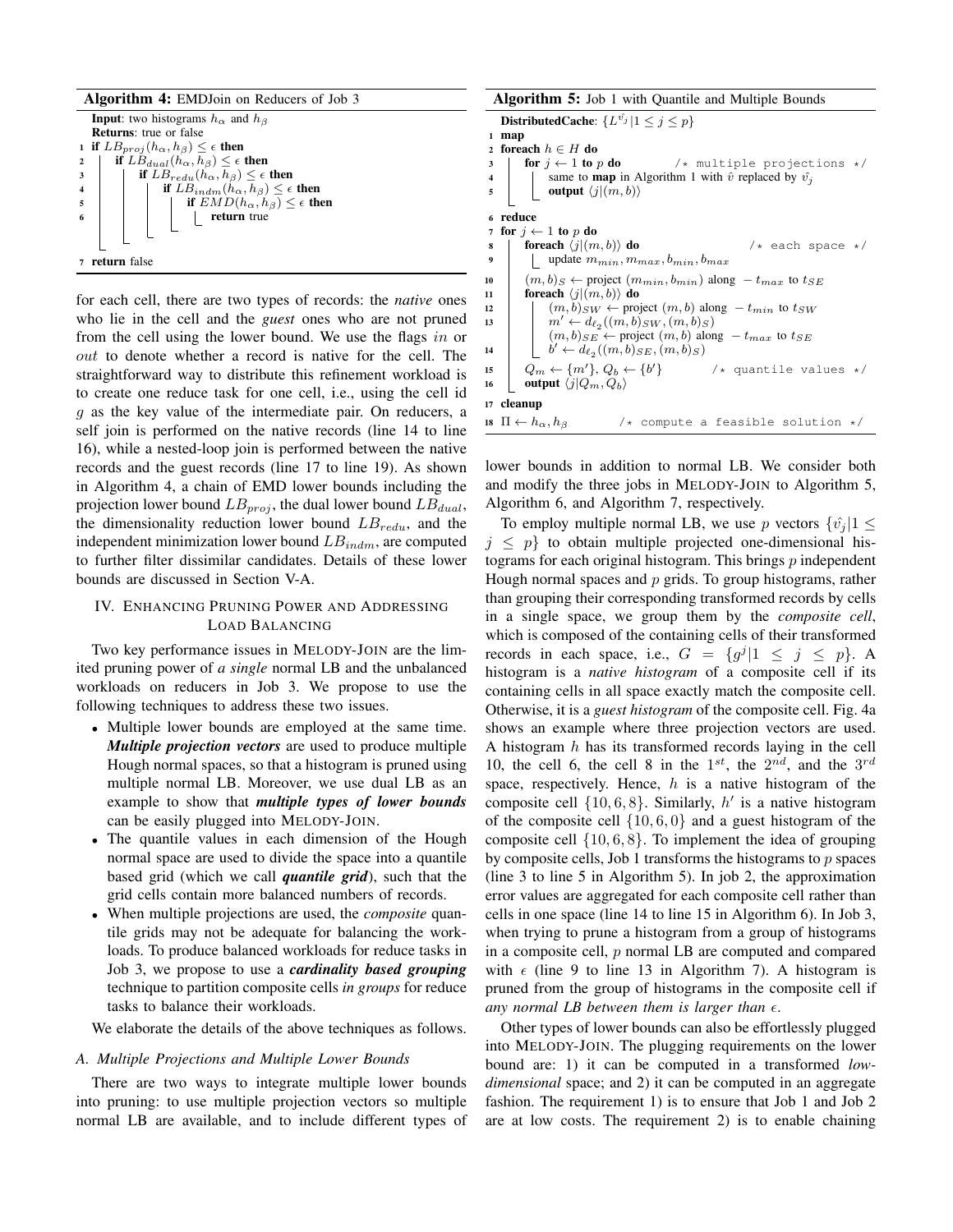

Fig. 4. Multiple projection vectors and the quantile grids in MELODY-JOIN; shaded areas are the domains corresponding to the Hough normal spaces

Algorithm 6: Job 2 with Multiple Lower Bounds

DistributedCache:  $\{L^{\hat{v_j}}(1 \leq j \leq p)\}, \{Q_m^j, Q_b^j(1 \leq j \leq p), \{\Pi\}$ <sup>1</sup> map 2 foreach  $h \in H$  do 3 | for  $j \leftarrow 1$  to p do 4 | same to **map** in Algorithm 2 with  $\hat{v}$  replaced by  $\hat{v}_j$  $\mathfrak s \quad \Big\vert \quad \Big\lfloor \ \ g^j \leftarrow (m,b), Q^j_m, Q^j_b \Big\vert$ 6  $G \leftarrow \{g^j\}$  $/*$  find composite cell  $*/$ <sup>7</sup> foreach Π do 8  $\vert \quad \vert \quad \lambda \leftarrow h, \Pi$  /\* hash dual key \*/ 9 | output  $\langle G | \{ C^j | 1 \leq j \leq p \}, \{ \lambda \} \rangle$ <sup>10</sup> reduce <sup>11</sup> foreach G do 12  $O \leftarrow 0$  /\* record number count \*/<br> **13 foreach**  $\langle G | \{ C^j | 1 \le j \le p \}, \{ \lambda \} \rangle$  **do** 13 foreach  $\langle G|\{C^j|1\leq j\leq p\}, \{\lambda\}\rangle$  do 14 **for**  $j \leftarrow 1$  to p do  $\left(\begin{array}{cc} 1 \\ 1 \end{array}\right)$   $\left(\begin{array}{cc} 1 \\ 2 \end{array}\right)$  for  $j \leftarrow 1$  to p do 15 | | update  $C_g^j$ 16 **foreach Π do**  $/*$  multiple duals  $*/$ 17  $\parallel$  foreach  $\lambda$  do 18 | | | | update  $\lambda_{min}, \lambda_{max}$ 19  $O \leftarrow O + 1$ 20 | output  $\langle G|\{C_g^j|1\leq j\leq p\},\{[\lambda_{min},\lambda_{max}]\},O\rangle$ 

the lower bound when pruning histograms from a group of histograms in a composite cell. The dual LB is a good example of such lower bounds. To employ it we first need to compute several feasible solutions to the dual problem and then transform all histograms to dual keys according to these feasible solutions. This can be done in MELODY-JOIN as follows. In Job 1, each mapper samples histograms and employs the *cleanup* function to compute a feasible solution, denoted as  $\Pi$ , and writes it out to  $DistributedCache$  (line 17 to line 18 in Algorithm 5). The cleanup function is provided by Hadoop and is executed after the map function is completed for all input. Then in Job 2, these dual feasible solutions are read by each mapper, which transforms input histograms to a set of one-dimensional dual keys, denoted as  $\{\lambda\}$  (line 7 to line 8 in Algorithm 6). These values are then distributed to reducers together with the approximation error values and aggregated to generate a set of *dual ranges*  $\{[\lambda_{min}, \lambda_{max}]\}\$ for each composite cell (line 16 to line 18 in Algorithm 6). In Job 3, in addition to the normal EMD computation, each histogram is transformed to a set of two dual keys  $\{\lambda, \rho\}$  using the feasible solutions (line 5 to line 6 in Algorithm 7). These values are used to filtered against the set of one-dimensional range  $\{[\lambda_{min}, \lambda_{max}]\}$  of each composite

#### Algorithm 7: Join 3 with Multiple Lower Bounds

DistributedCache:  $L, \{L^{\hat{v_j}}\}, \{Q^j_m, Q^j_b\}, \{\Pi\},$  $\langle G | \{C_g^j\}, \{[\lambda_{min}, \lambda_{max}], O \rangle, (1 \leq j \leq p)$ <sup>1</sup> map 2 foreach  $h \in H$  do  $3 \mid \text{for } j \leftarrow 1 \text{ to } p \text{ do}$ 4 | same to **map** in Algorithm 3 with  $\hat{v}$  replaced by  $\hat{v}_j$ 5 **foreach** Π **do**<br>6  $\left[\begin{array}{c} \lambda_{\Pi}, \rho_{\Pi} \leftarrow h, \Pi \end{array}\right]$ 6  $\vert \quad \vert \quad \lambda_{\Pi}, \rho_{\Pi} \leftarrow h, \Pi$  /\* hash two dual keys \*/ <sup>7</sup> foreach *G* do 8  $\parallel$  flag  $\leftarrow$  true /\* pruned flag \*/ 9 for  $j \leftarrow 1$  to p do 10 if  $h \in g^j$  then <sup>11</sup> G<sup>h</sup> ← g j ; // native in composite cell 12 **else if**  $LB_{normal}(h, g^j) > \epsilon$  then 13  $\left| \begin{array}{c} | \\ | \end{array} \right|$   $flag \leftarrow false$  /\* pruned by normal \*/ 14 **if**  $G = G_h$  then 15  $\vert$   $\vert$   $\vert$  **output**  $\langle G | h, W_h, in \rangle$  /\* native record \*/  $16$  else if  $flag$  then <sup>17</sup> foreach Π do 18 **i** if  $\lambda_{min} > (\epsilon - \rho_{\Pi})$  *or*  $\lambda_{max} < (\pi + \lambda_{\Pi} - \epsilon)$  then <sup>19</sup> f lag ← false /\* pruned by dual \*/  $20$  if  $flag$  then 21 | | | output  $\langle G | h, W_h, out \rangle$  /\* guest record \*/ 22 reduce same to reduce in Algorithm 3 with q being replaced by  $G$ 

cell using dual LB (line 17 to line 19 in Algorithm 7). Specifically, given a feasible solution  $\Pi$  with the solution key π, the corresponding dual keys  $λ, ρ$  of two histograms h and  $h'$ , we have

$$
EMD(h, h') \le \epsilon \to LB_{dual}(h, h') \le \epsilon
$$
  

$$
\to \lambda_{h'} + \rho_h \le \epsilon \text{ and } \lambda_h - \lambda_{h'} + \pi \le \epsilon
$$
  

$$
\to \pi + \lambda_h - \epsilon \le \lambda_{h'} \le \epsilon - \rho_h.
$$

That is, a histogram is pruned from G with  $[\lambda_{min}, \lambda_{max}]$  if

$$
\lambda_{min} > (\epsilon - \rho)
$$
 or  $\lambda_{max} < (\pi + \lambda - \epsilon)$ .

*A histogram will be refined with a composite cell on reducers only if neither normal LB nor dual LB is able to prune it* (line 21 in Algorithm 7). More types of lower bounds can be plugged into MELODY-JOIN by leveraging Job 1 and Job 2 to aggregate transformed values and chaining the pruning into the map function of Job 3.

#### *B. The Quantile Grid*

The q-quantile values are  $(q - 1)$  values that divide an ordered dataset into  $q$  intervals with the same number of records in each interval. A *quantile grid* is a grid that has each of its dimension divided by the quantile values of record values in that dimension. We propose to use a quantile grid instead of an even grid to divide the Hough normal space so that each cell has a similar number of records. Since we need to obtain  $z^2$  cells by dividing each reference line into z segments, the quantile values should be collected on the *projected segments* of the record  $(m, b)$  on the two reference lines. Specifically, let  $t_{SW}$  and  $t_{SE}$  denote the reference line with slope of  $-t_{max}$  and  $-t_{min}$ , respectively. To project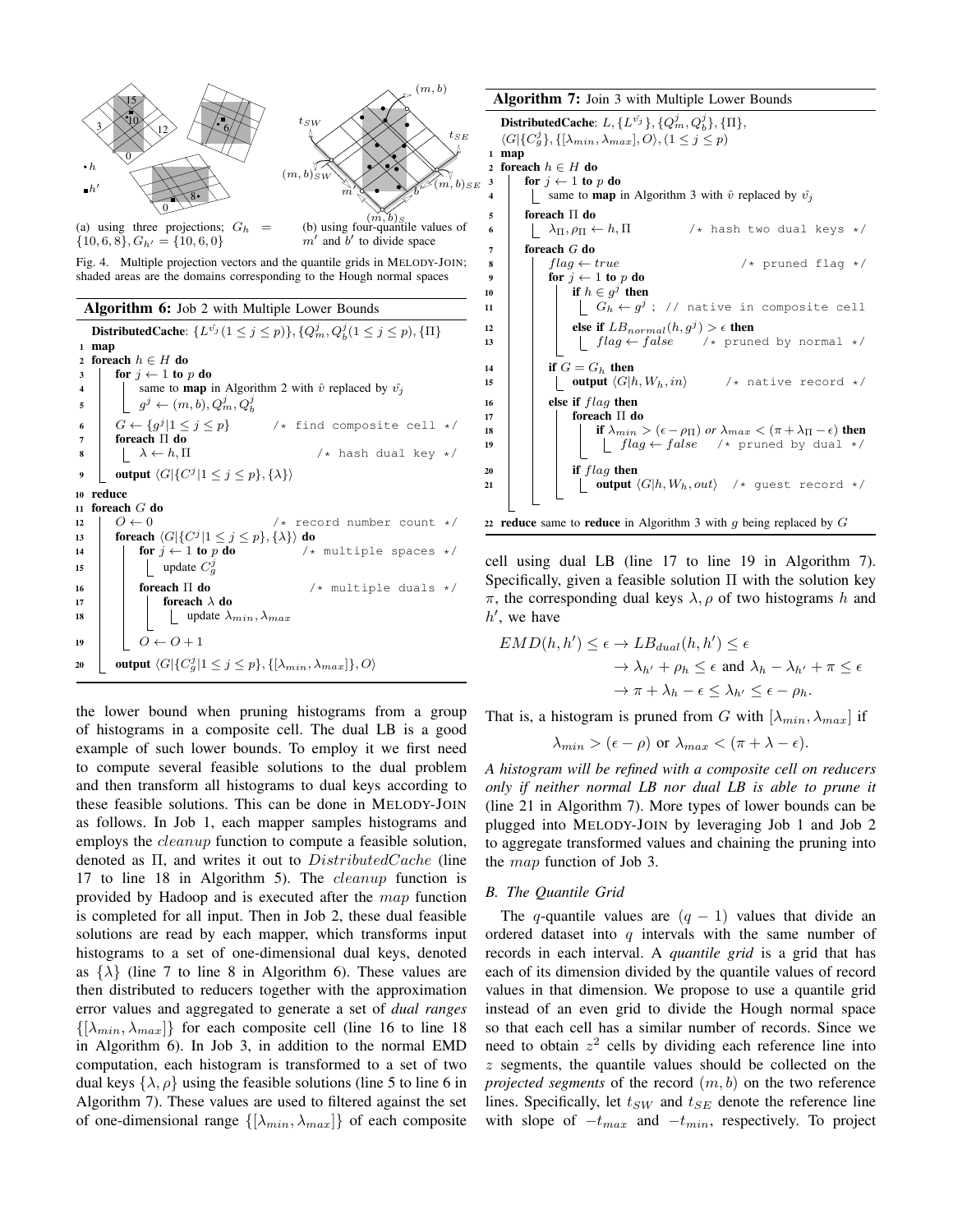

Fig. 5. The composite cells have a skewed distribution on the number of histograms even when cells in each space have the same number of histograms



Fig. 6. Grouping composite cells into groups to balance workloads

 $(m, b)$  on these lines is to transform  $(m, b)$  along a line with the slope  $-t_{max}$  to the reference line  $t_{SE}$  or along a line with the slope  $-t_{min}$  to the reference line  $t_{SW}$ . Specifically, let  $(m, b)_{SW}$  and  $(m, b)_{SE}$  denote the projections of  $(m, b)$ on reference line  $t_{SW}$  and  $t_{SE}$ , respectively;  $(m, b)_S$  denote the projection of  $(m_{min}, b_{min})$  on reference line  $t_{SE}$ . Then for  $(m, b)$ , the projected segment on  $t_{SW}$  is computed by  $m' = d_{\ell_2}(m, b)_{SW}, (m, b)_S$ ; the projected segment on  $t_{SE}$ is computed by  $b' = d_{\ell_2}((m, b)_{SE}, (m, b)_S)$ . Fig. 4b demonstrates an example on using four-quantile values to divide the Hough transform space into  $4<sup>2</sup>$  cells. The cells in the shaded domain area have either one or two records, forming a grid division that has similar number of records in each cell.

Algorithm 5 shows the detailed steps of collecting quantile values in Job 1. Specifically, after obtaining the domain space on reducers (line 8 to line 9), for each  $(m, b)$  we compute  $m'$ and  $b'$  (line 11 to line 14) and aggregate them to obtain the quantile values (line 15). To divide a space into  $z^2$  cells, we collect  $(z - 1)$ -quantile values for both m' and b'.

# *C. The Cardinality Based Grouping*

When multiple projection vectors are used, the quantile grids still suffer from skewed datasets. Fig. 5 shows an example. In each space, the two quantile grids generate four balanced cells, each of which contain eight histograms. However, the resultant composite cells contain different number of histograms. If one reduce task is created for one composite cell, this skewed distribution will lead to vastly unbalanced workloads of reduce tasks and ultimately low efficiency.

To tackle this problem, we propose to use a *cardinality based estimation* on the workloads to *group* multiple composite cells together for reduce tasks, such that one reduce task is created for one group.

The grouping goal is to balance the refinement workloads in each group. The refinement workload of a composite cell consists of the self join on native histograms and the join between the native and the guest histograms. However, when mappers conduct partitioning, *there is no global information on the number of guest histograms for each composite cell* because the pruning is performed in a distributed manner on mappers.

Algorithm 8: Job 3 with Load Balancing

| 1 map-setup                                                                                                                                                                                 |
|---------------------------------------------------------------------------------------------------------------------------------------------------------------------------------------------|
| 2 sort $\{\langle G O\rangle\}$ /* sort G descendingly based on $O \star$ /                                                                                                                 |
| <b>foreach</b> $\langle G O \rangle$ <b>do</b> /* assign one by one in order */                                                                                                             |
| $\begin{array}{c c c c c} s & e \leftarrow \arg\min_{e} \sum_{G \to e} O & \text{// group with least records} \\ 4 & e \leftarrow G & \text{// assign } G \text{ to the group} \end{array}$ |
| $\frac{1}{2}$ // assign $G$ to the group                                                                                                                                                    |
| 5 map same to map in Algorithm 7 with output $\langle e_G G, h, W_h, in \rangle$                                                                                                            |
| 6 reduce                                                                                                                                                                                    |
| 7 foreach $e_G$ do                                                                                                                                                                          |
| 8 <b>for each</b> $G$ <b>do</b> $\prime$ $\star$ records in same composite cell $\star$ /<br>9 <b>same to reduce</b> in Algorithm 3 with g replaced by $G$                                  |
|                                                                                                                                                                                             |

We therefore use the cardinality of the native histograms as an estimation of the workload of one composite cell. The problem then becomes to group composite cells to  $r$  groups such that each group has similar number of native histograms. This can be done by a simple algorithm. First we sort the composite cell in a descending order on the number of native histograms in it. Then we assign composite cells one by one to groups according to the sorted order. For each composite cell, we assign it to the group who has the smallest number of native histograms so far. Note that this simple solution may not achieve the optimal results, i.e., the minimum standard deviation on the workloads of all reduce tasks, it is adequate for our problem since it computes roughly balanced groups with negligible computational overhead. Fig. 6 demonstrates how the skewed composite cells in the previous example are assigned to four groups to form balanced workloads.

Integrating this technique into MELODY-JOIN is easy since the *the cardinality of native histograms can be obtained as a byproduct in Job 2*. The details are shown in Algorithm 6 and Algorithm 8. The cardinality of native histograms in a composite cell is collected by the reducers of the Job 2 (line 19 to line 20 in Algorithm 6). These numbers are then stored in DistributedCache. Later, the mappers of Job 3 makes use of these numbers and employ the aforementioned sorting based algorithm to construct a hash table from the composite cell to the group id (line 1 to line 4 in Algorithm 8). For the native histograms and not pruned guest histograms of a composite cell G, the mappers output a pair with key  $e_G$ to reducers (line 5). The composite cell  $G$  now is stored as a value in the key-value pairs (line 5 in Algorithm 8). This is used by reducers to distinguish records associated to different composite cells. Optionally, this grouping idea can be implemented in the partition function provided by Hadoop.

One may consider exploiting Hadoop's scheduler to achieve the balanced workloads on reducers. This is done by setting the number of reduce tasks to a large number. The reducers which process tasks with less workload finish earlier and become idle. Hadoop then assigns pending tasks to these idle reducers so that all computation power in the cluster can be utilized. Even though, the load balancing technique here is still useful since it is *a prerequisite for the scheduler to perform well*. One example scenario is that if reduce tasks are of vastly different amounts of workloads, the one with the largest workload will still dominate the running time no matter how other tasks are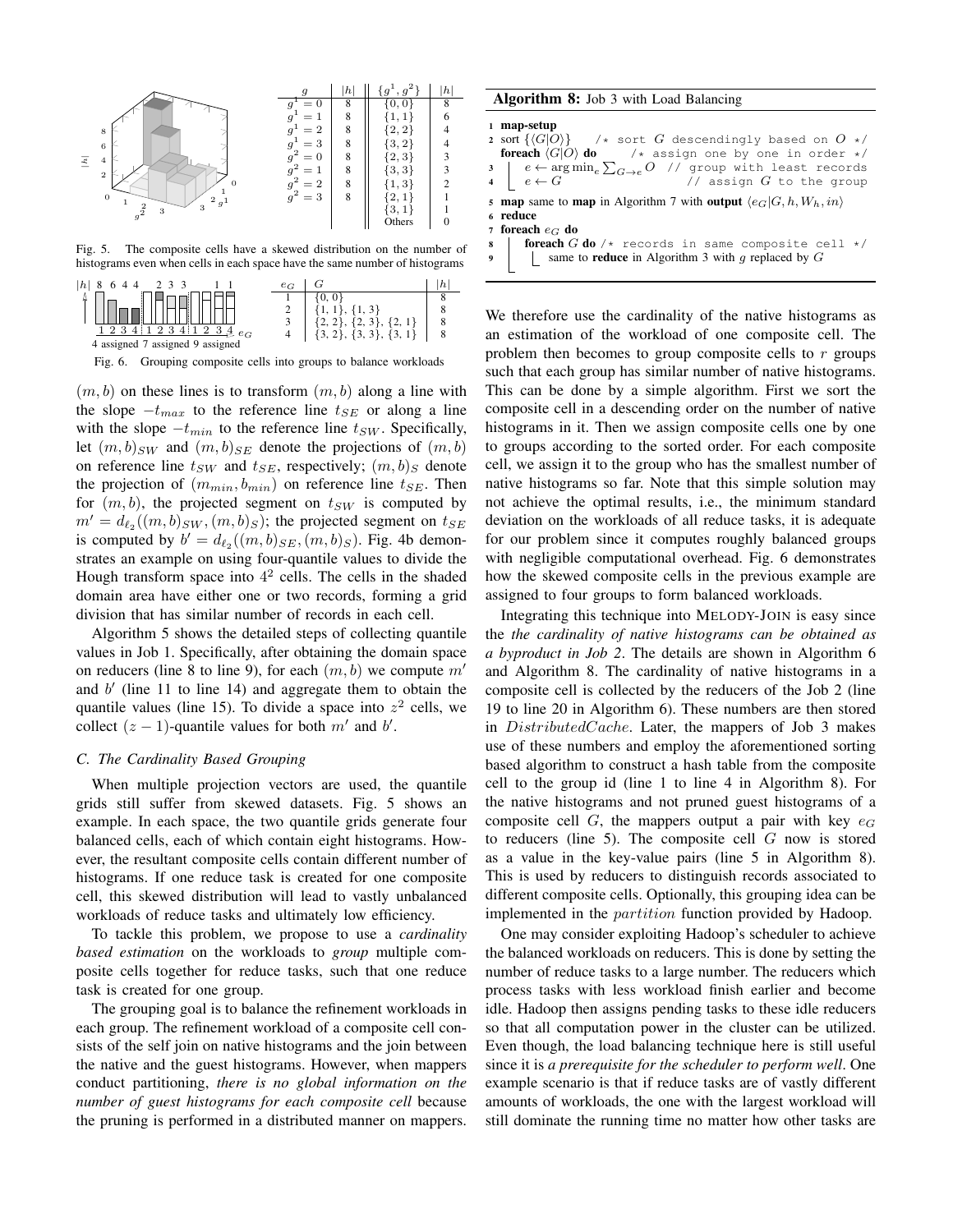assigned in a balanced manner. Moreover, in similarity joins, increasing the number of reduce tasks directly increases the replication of records, which decreases efficiency. Overall, our proposed load balancing techniques provide essential support on handling skewed data in MELODY-JOIN.

# V. RELATED WORK

In this section, we discuss the work on lower bounds of EMD and the studies on processing joins using MapReduce.

# *A. Lower Bounds of EMD*

Lower bounds of EMD help avoid expensive EMD computations and thus are useful in the similarity search [19] in addition to the similarity join. Devising computationally cheap lower bounds for EMD has received much efforts from different fields in the community [1], [2], [4], [15], [17], [22], [24]. Generally, the techniques can be categorized into *simplification based methods* and *transformation based methods*. While all lower bounds can be chained to assist the filtering before EMD computations, the transformation based lower bounds can be easily plugged into MELODY-JOIN to enhance the pruning.

*Simplification Methods*. Simplification based methods generally use a cheaper EMD computation to approximate the original EMD. Several approaches are available to achieve the goal. First, EMD is of  $O(n)$  cost when the location vectors are one-dimensional. The random projection [4] follows this approach. Second, the number of bins  $n$  in a histogram can be reduced, which significantly decreases the cost due to the super cubic complexity. Dimensionality reduction [22] is a technique that multiples the location vectors of bins by a reduction matrix and adjusts the ground distance accordingly. The intuition behind adjusting the ground distance is that the maximum transformation cost on the reduced bins should be preserved by the adjusted ground distance. Third, the optimization constraints can be relaxed to speedup the computation. The independent minimization technique [2] can be applied where the optimization constraints in EMD definition can be simplified by only requiring  $\forall j : \sum_i f_{i,j} \leq w_j$  rather than  $\forall j : \sum_i f_{i,j} = w_j$ . The simplified optimization problem can be computed at an  $O(n^2)$  cost.

*Transformation Methods*. Transformation based methods transform high-dimensional histograms to lower dimension and perform a computationally cheap operation (rather than EMD) on these transformed values to provide the lower bound of the EMD. Both the normal LB and dual LB belong to this family. Other similar lower bounds include sketching lower bound [1], which maps data into a non-metric space to achieve a sub-linear computation and small distortion.

EMD Approximation algorithms, e.g., [17], are related to the bounds of EMD. These algorithms approximate EMD and bound the approximation errors with certain ratios. Hoverer, the errors can be either overestimates or underestimates of the EMD. Whether an particular error is overestimate or underestimate can not be determined without computing the EMD. Therefore, we cannot use these approximate EMD algorithms to provide guaranteed lower bounds for EMD.



Fig. 7. Pruning and partitioning records in MRSimJoin with three pivots  $\{p_1, p_2, p_3\}$ ; six reducers are responsible for records in  $p_1$ ,  $p_2$ ,  $p_3$ , and regions between  $\{p_1, p_2\}$ ,  $\{p_2, p_3\}$ ,  $\{p_1, p_3\}$ , respectively; the record  $h_1$  is distributed to  $p_2$  while the record  $h_2$  is distributed to  $p_3$  and  $\{p_2, p_3\}$ 

#### *B. Processing Join Using MapReduce*

Implementing relational database operators using MapReduce attracts vast amount of attention [8]. The join operator and its variations are the focus of many studies. Four approaches for processing *equi-join* are studied [3] and the *thetajoin* variation [12]. Much efforts have been devoted on the *set similarity join* [11], [21] and the *metric distance similarity join* [18]. In the set similarity join, data records are sets containing a small portion of elements from the element universe. This property enables the effective pruning techniques such as prefix-filtering [21] and inverted index [11]. In our problem, the property is not present since every histogram share exactly the same bin locations. It is not viable to prune a pair of histograms based on the absence of bins. In recent years, variations of similarity join such as top- $k$  similarity join [7] and kNN similarity join [9], [25] using MapReduce have also been studied. Moreover, enhancement on MapReduce mechanisms may also speed up the join operations [6].

MRSimJoin [18] is the state-of-the-art MapReduce based solution for metric distance similarity joins. The intuition is to divide the space using *pivot* points such that data objects are assigned to nearest pivot to form multiple clusters. The data objects in the margin of clusters may have small distances hence should also be joined to guarantee the completeness. In MRSimJoin, mappers sample the pivots and assign data objects to clusters and then reducers join the records in the same cluster and the same margin. Fig. 7 illustrates an example where three pivots are used. Shaded areas are the three marginal regions with a width of  $2\epsilon$ . The technique involves substantial amount of distance computations on mappers since each data object needs to find its nearest pivot. The lower bounds of EMD cannot be integrated into the mappers of MRSimJoin since 1) most lower bounds are not metric; 2) even a metric lower bound may not preserve the *locality of EMD*, i.e., for an object, its nearest pivot in terms of the lower bound is not necessarily its nearest pivot in terms of EMD. Furthermore, in MRSimJoin if a reducer receives a large number of objects, it further samples pivots and partitions those objects. This is inefficient in our problem as it introduces more EMD computations.

## VI. EXPERIMENTS

We present an extensive experimental study to evaluate the performance of MELODY-JOIN. Since there is no existing solutions specifically designed for the EMD distance similarity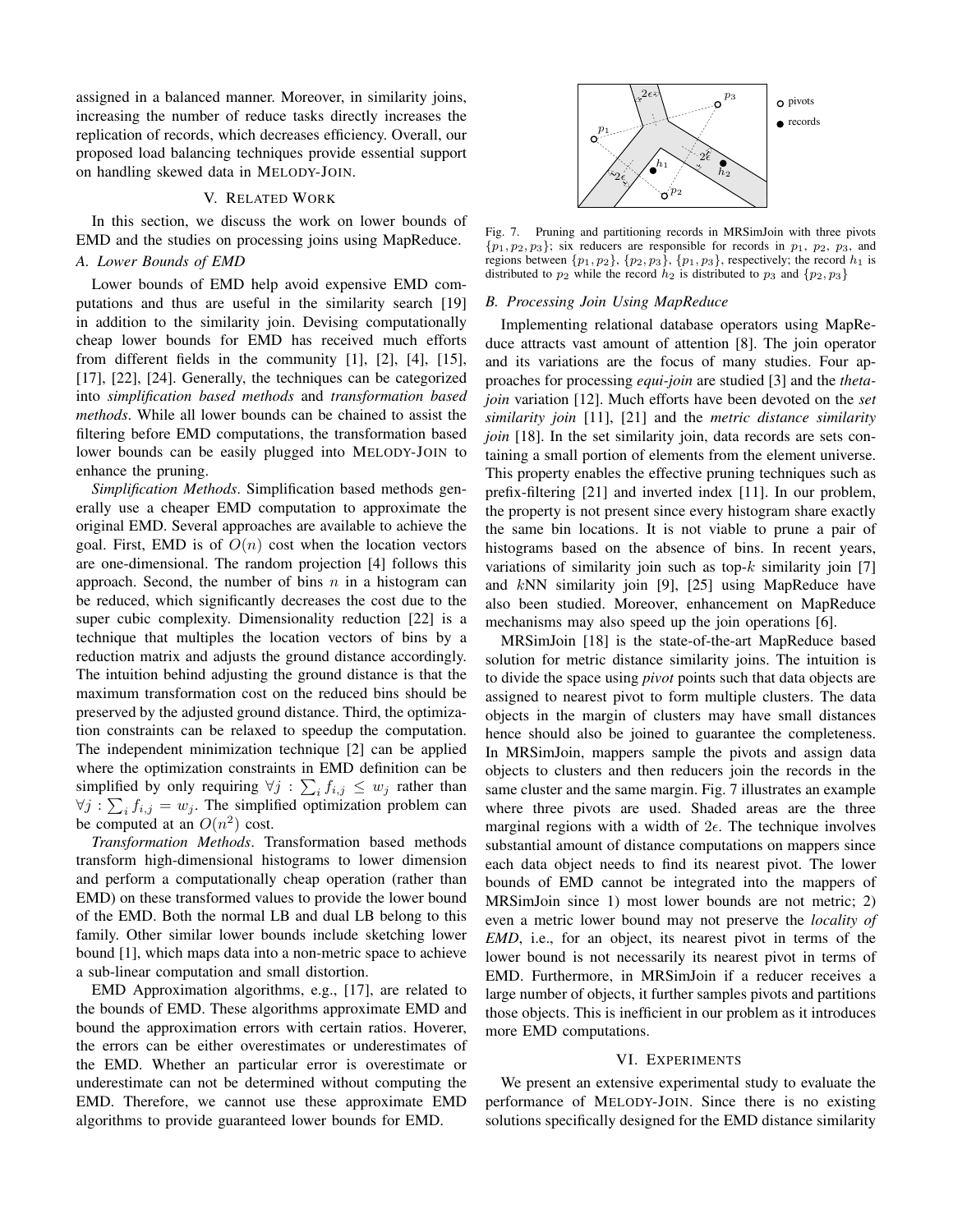| <b>Dataset</b>                                                                                                                                 | Cardinality    |                    |        | # of bins<br><b>Threshold values</b> |  |                      |        |  |
|------------------------------------------------------------------------------------------------------------------------------------------------|----------------|--------------------|--------|--------------------------------------|--|----------------------|--------|--|
| CC.                                                                                                                                            |                | 12K, 24K, 36K, 48K | 32     |                                      |  | 0.05, 0.1, 0.15, 0.2 |        |  |
| CL.                                                                                                                                            |                | 12K, 24K, 36K, 48K | 32     | 0.025, 0.05, 0.075, 0.1              |  |                      |        |  |
| MV, MH                                                                                                                                         | 12K, 24K, 48K, |                    | 30     | 0.04, 0.05, 0.06, 0.07               |  |                      |        |  |
| MS                                                                                                                                             | 96K, 192K      |                    |        | 0.03, 0.04, 0.05, 0.06               |  |                      |        |  |
| TABLE III<br>EMD DISTRIBUTION IN DATASETS USED IN EXPERIMENTS<br>0.001%<br>$0.01\%$<br>$0.1\%$<br>100%<br>$1\%$<br><b>Dataset</b><br>$D_{n,u}$ |                |                    |        |                                      |  |                      |        |  |
| CC                                                                                                                                             | 0.0802         | 0.1422             | 0.2464 | 0.4102                               |  | 4.1075               | 0.2181 |  |
| CL.                                                                                                                                            | 0.0145         | 0.0364             | 0.0819 | 0.1934                               |  | 3.1073               | 0.1608 |  |
| MV                                                                                                                                             | 0.0438         | 0.0605             | 0.0810 | 0.1184                               |  | 2.3454               | 0.4282 |  |
| MН                                                                                                                                             | 0.0468         | 0.0614             | 0.0814 | 0.1158                               |  | 1.9938               | 0.3781 |  |
| <b>MS</b>                                                                                                                                      | 0.0453         | 0.0566             | 0.0734 | 0.1052                               |  | 1.7382               | 0.3309 |  |

TABLE II DATASET SETTINGS USED IN EXPERIMENTS

join, we choose MRSimJoin, the state-of-the-art technique for metric distance similarity join, as the *baseline method*.

## *A. Datasets and Experimental Configurations*

*Datasets*. We use five real datasets generated from two public image collections. The first collection is the COREL [20] containing 68,040 images. We use MPEG-7 *Dominant Color Histogram* and *Color Layout Histogram* descriptors to represent each image. For each descriptor, there are 32 bins (features). The location of bin is three-dimensional and the weight represents the color value in the specific locations on the image. We denote the two generated datasets as COREL Color (CC) and COREL Layout (CL). They are treated as separate datasets since we employ  $\ell_2$  distance as the ground distance yet the  $\ell_2$  distance between different descriptors are undefined. The second collection is the MIRFLICKR 1M [10]. This collection contains one million public-domain images collected from Flickr image sharing site. We use MPEG-7 *Edge Histogram* descriptor to represent each image. The edge histogram descriptor includes five types of edge features: vertical, horizontal, slash, backslash, and non-directional. The feature values are collected locally, semi- globally, and globally from the image, resulting to a histogram with 30 threedimensional bins for each feature. We show the experiments on the histograms corresponding to the first three features, i.e., vertical, horizontal, and slash; the results of other two features are similar and omitted. We denote the three generated datasets as MIRFLICKR Vertical (MV), MIRFLICKR Horizontal (MH), and MIRFLICKR Slash (MS), respectively. Because there is no definition of  $\ell_2$  distance between different edge features, we use them as separate datasets. For all datasets, we uniformly sample specific numbers of images as listed in Table II. The default settings are in bold style. The EMD distribution of the five datasets are shown in Table III. The last column  $D_{n,u}$  is the Kolmogorov-Smirnov statistic (ranging from 0 to 1) between the distances of a uniform distribution and a sample of EMD in the corresponding dataset. The larger this value suggests a more skewed distribution of the dataset. We choose the threshold values for datasets such that about  $1\% \times 1\%$  (0.01%) pairs are retrieved by the query.

We use the elapsed time as the performance measure. This is because the EMD similarity join is computation-intensive, i.e., the CPU time dominates the response time. Also, the elapsed time is typically the basic unit for calculating the usage fee in a cloud service. For the same reason, our sampled datasets are relatively small because we report results that can be evaluated within a reasonable amount of time (10 hours). We run each experiment five times and report the median.

*Experimental configurations*. We conduct the experiments on an in-house 48-node Hadoop cluster (Cloudera CDH4 distribution). Each node runs at 3.2GHz and has 4GB memory. To further demonstrate the scalability of MELODY-JOIN, we conduct one set experiment for each dataset using the default settings on a cloud research facility provided by our university. We attempt several settings for MRSimJoin, yet it is always outperformed by MELODY-JOIN by an order of magnitude. Hence we focus on the scalability of MELODY-JOIN and omit the results of MRSimJoin here. On this cloud service, we provision 24 to 72 nodes.

Following the practice in related studies [9], [11], we conduct all experiments using self-joins. For MELODY-JOIN, we conduct experiments using jobs described in Algorithm 5, Algorithm 6, and Algorithm 8. For MRSimJoin, more pivots suggest larger pruning overhead of EMD computations while less pivots are more likely to produce unbalanced workloads. As a trade-off, we choose the number of pivots so that the number of reduce tasks generated fits to the capacity of our in-house cluster. *We integrate the same chain of lower bounds employed in* MELODY-JOIN *to the reducers of MRSimJoin to avoid unnecessary EMD computations*.

# *B. Evaluation of Parameters in* MELODY-JOIN

*Effect of the number* p *of projection vectors*. By employing more projection vectors, MELODY-JOIN gains larger pruning power from multiple lower bounds. However, more projection vectors also suggests more composite cells, and therefore a larger overhead on pruning. We vary  $p$  from 2 to 6. The results are shown in Fig. 8a. As expected, when  $p$  grows, the performance MELODY- JOIN first improves then slightly degrades. The value that achieves the best performance is 3 in all datasets. This can be explained by the fact that the locations of bins in all datasets are three-dimensional. Three random projection vectors are adequate to nicely capture shapes of histograms in the projected spaces.

*Effect of the granularity* z <sup>2</sup> *of grid division*. The granularity of grids directly determines the granularity of the load balancing technique (as we group composite cells into groups to balance the workloads). Intuitively, a fine-grained grid (larger z) provides more composite cell cells with small number of records. This is more likely to balance the workloads, though may lead to a larger overhead of pruning. A coarsegrained grid (smaller z) provides less composite cell cells with large number of records. This risks of failures on balancing workloads, trading for a low overhead of pruning. The specific value of  $z$  that provides the best performance is likely to be correlated to the size of cluster. We vary the granularity  $z^2$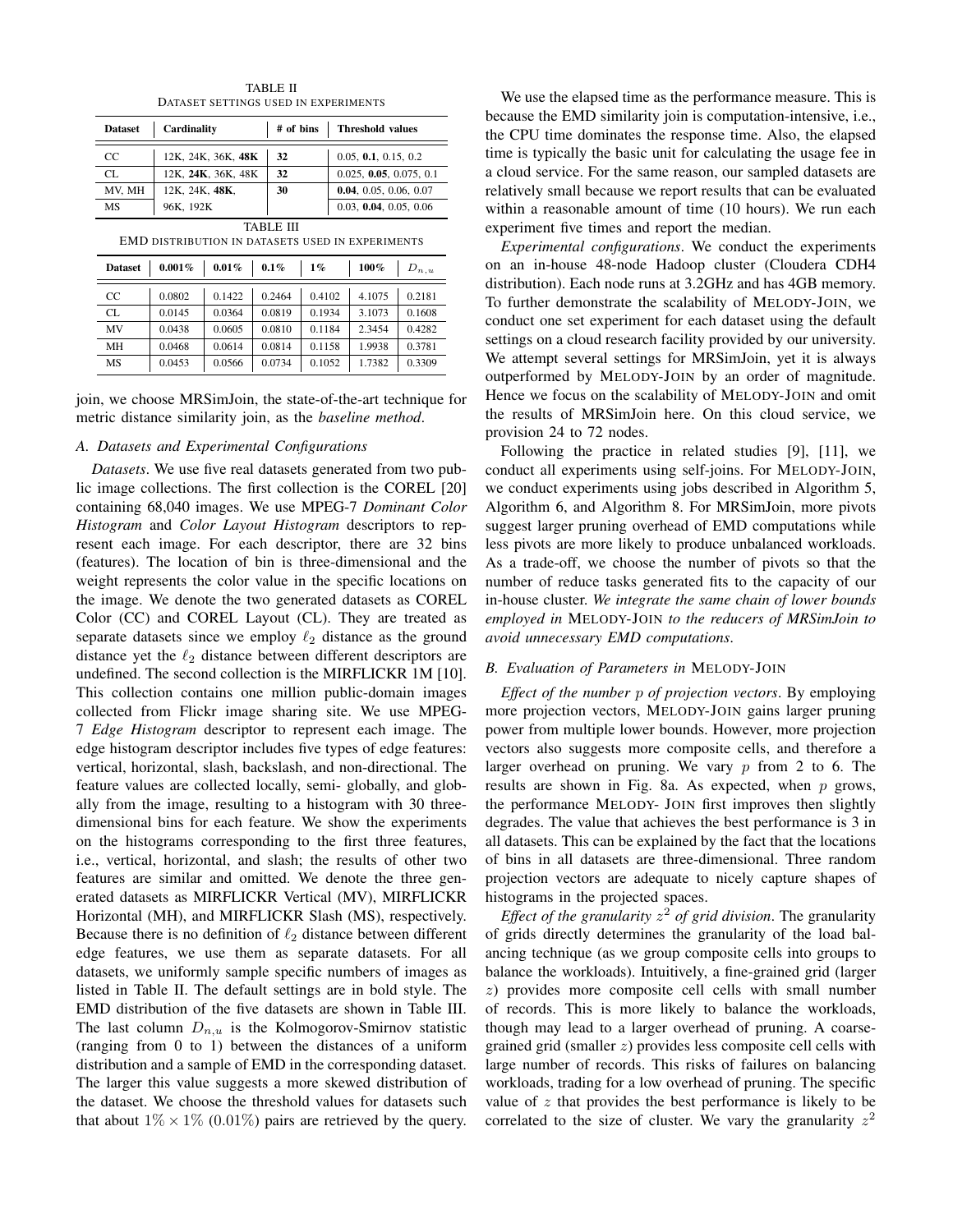

Fig. 8. Effects of parameters on the performance of MELODY-JOIN

from  $3<sup>2</sup>$  to  $7<sup>2</sup>$  and evaluate the performance of MELODY-JOIN on all datasets. As shown in Fig. 8b, as  $z$  increases, the performance of MELODY-JOIN first improves then degrades. The best value  $z$  is 4 in most datasets, except that in CL datasets where 7 is the best value. This can be explained by the fact that the default setting of CL has the smallest cardinality among all datasets. The overhead of pruning is surpassed by the gained efficiency from more balanced workloads when the number of composite cell grows. In the following experiments, we set the value of  $p$  and  $z$  to 3 and 4 respectively.

# *C. Comparative Study*

In this section, we first show the completion time of each job in MELODY-JOIN and measure the standard deviation on completion time of reducers in MRSimJoin and the last job of MELODY-JOIN. Then we vary dataset cardinality and the threshold value. In the end we vary the number of nodes in the cloud service to evaluate the scalability of MELODY-JOIN.

*Breakdown Job Completion Time of* MELODY-JOIN. The first two jobs in MELODY-JOIN are lightweight since they only perform operations of linear cost. We measure completion time for each job and present them in Fig. 9. As confirmed by the results, Job 3 dominates the overall performance of MELODY-JOIN by taking orders of magnitude longer to complete.

*Standard Deviation of Reducer Completion Time*. A job is complete only when all reduce tasks complete. Therefore, given the same workload, a smaller standard deviation on the completion time of reducers suggests more balanced workloads and therefore higher efficiency. We measure the standard deviations of reducers in Job 3 of MELODY-JOIN and MRSimJoin, the results of which is shown in Fig. 10. For all datasets, the standard deviation of reducer completion time in MELODY-JOIN is *an order of magnitude smaller* than that of MRSimJoin. This confirms the effectiveness of our proposed quantile grid and cardinality based grouping techniques in MELODY-JOIN.

*Effects of dataset cardinality* |H|. The experimental results on varying dataset cardinality are presented in Fig. 11. The results for MRSimJoin on some large datasets are not shown because MRSimJoin did not complete within 10 hours. As shown in the figure, the elapsed time of both methods increases when the cardinality of datasets grows. On the two COREL datasets, MELODY-JOIN beats MRSimJoin by 1.8 to 4.2 times while on the three MIRFLICKR datasets, MELODY-JOIN beats MRSimJoin by 5.7 to 33.1 times. This can be explained by the fact that MIRFLICKR datasets are more skewed than COREL datasets, as shown in Table III, where MIRFLICKR datasets





Fig. 9. The breakdown job completion time in MELODY-JOIN

Fig. 10. The standard deviations on completion time of reducers

have larger  $D_{n,u}$  values than COREL datasets. Unbalanced workloads are more likely to present when joining data objects in MIRFLCIKR datasets. While MRSimJoin severally suffers from the unbalanced workloads, MELODY-JOIN maintains its efficiency attributing to the effective quantile grid and load balance techniques. Moreover, the improvement of MELODY-JOIN over MRSimJoin also becomes larger when cardinality grows, suggesting the better scalability to dataset size of MELODY-JOIN when compared with MRSimJoin.

*Effects of threshold value*  $\epsilon$ . Fig. 12 shows the results for varying the threshold value in five datasets. As demonstrated in the figure, both methods spend more time on larger threshold values, while MELODY-JOIN outperforms MRSimJoin in all settings by up to an order of magnitude. Again, due to the larger  $D_{n,u}$  values in MIRFLICKR datasets, the improvement of MELODY-JOIN over MRSimJoin is larger in the three MIRFLICKR datasets (8.7 to 22.6 times) than two COREL datasets (2.5 to 13.4 times). Additionally, MELODY-JOIN is more responsive than MRSimJoin when the selectivity is high as it always one order of magnitude quicker than MRSimJoin when  $\epsilon$  is small. This suggests the superior value of MELODY-JOIN in real applications that prefers the high selectivity.

*Effects of the number of nodes in the cluster*. Fig. 13 illustrates the results on all five datasets when we vary the number of nodes from 24 to 72 on the cloud research facility. MELODY-JOIN gradually speeds up as the number of nodes increases. On the CC, CL, MV, MH, and MS datasets, the speed-up ratios of MELODY-JOIN are 38.68%, 25.88%, 32.32%, 47.64%, and 35.15%, respectively. These speed-up ratios are not linear to the number of nodes because the more nodes in cluster, a record will be replicated and distributed to more nodes, ultimately increasing the overall workloads.

# VII. CONCLUSION

In this paper we proposed MELODY-JOIN, a novel framework for processing the EMD similarity join based on MapReduce. MELODY-JOIN employs the computationally cheap lower bounds to prune and partition data which avoids a large number of EMD computations. Multiple EMD lower bounds can be plugged into MELODY-JOIN. We further proposed the quantile based grid and the cardinality based grouping techniques to address the problem of unbalanced workloads. We conducted extensive experiments on various real datasets, confirming the effectiveness and efficiency of MELODY-JOIN. As demonstrated by the results, MELODY-JOIN outperforms the state-of-the-art technique typically by an order of magnitude and it scales up and out well.